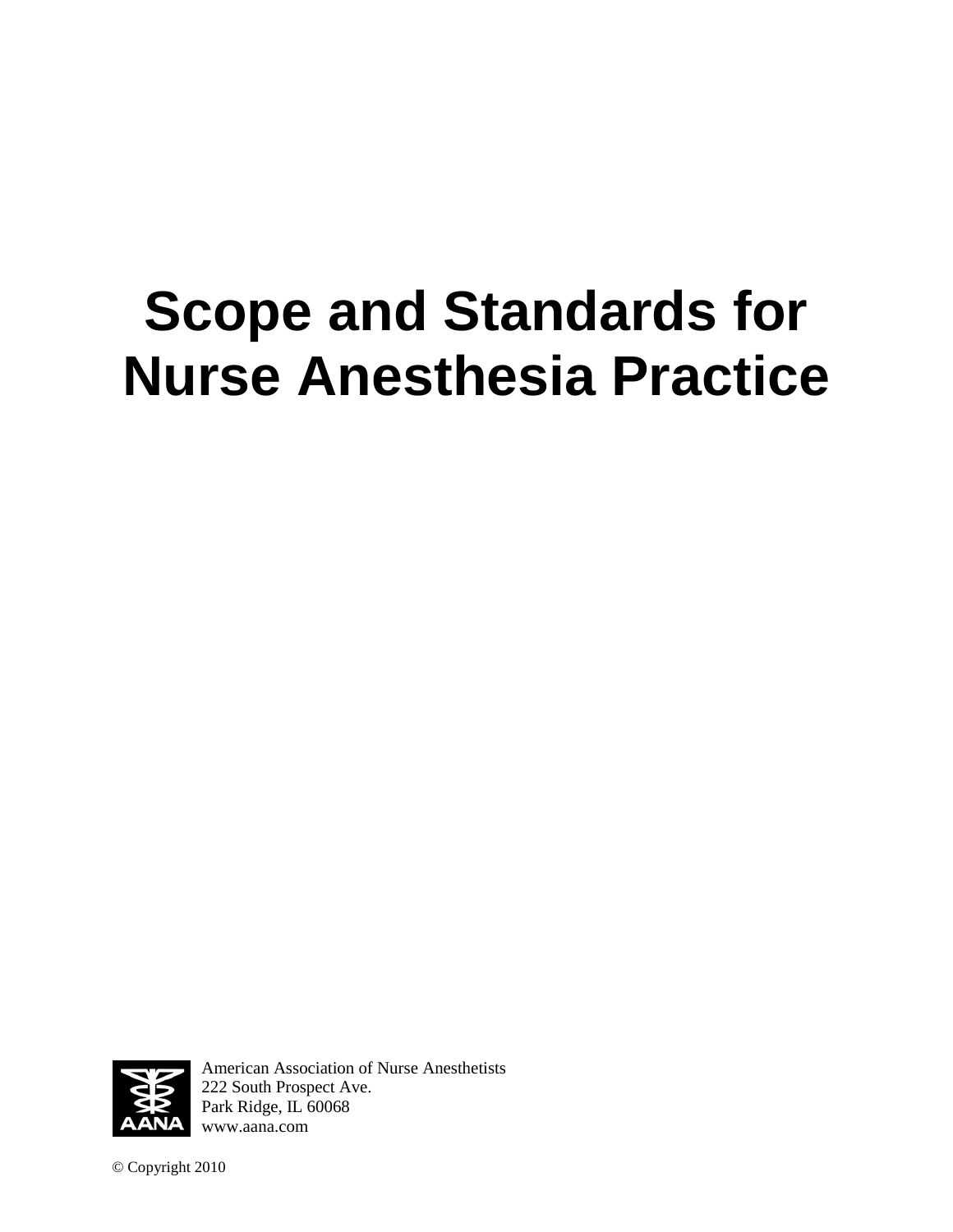# **Scope and Standards for Nurse Anesthesia Practice**

The AANA Scope and Standards for Nurse Anesthesia Practice offers guidance for Certified Registered Nurse Anesthetists (CRNAs) and healthcare institutions regarding the scope of nurse anesthesia practice. The scope of practice of the CRNA addresses the responsibilities associated with anesthesia practice that are performed in collaboration with other qualified healthcare providers. Collaboration is a process which involves two or more parties working together, each contributing his or her respective area of expertise. CRNAs are responsible for the quality of services they render.

# **Scope of Practice**

The practice of anesthesia is a recognized specialty in both nursing and medicine. Anesthesiology is the art and science of rendering a patient insensible to pain by the administration of anesthetic agents and related drugs and procedures. Anesthesia and anesthesiarelated care represents those services which anesthesia professionals provide upon request, assignment, and referral by the patient's physician or other healthcare provider authorized by law, most often to facilitate diagnostic, therapeutic and surgical procedures. In other instances, the referral or request for consultation or assistance may be for management of pain associated with obstetrical labor and delivery, management of acute and chronic ventilatory problems, or management of acute and chronic pain through the performance of selected diagnostic and therapeutic blocks or other forms of pain management. Education, practice and research within the specialty of nurse anesthesia promote competent anesthesia care encompassing the diversity of patient populations, age, ethnicity and gender. CRNAs practice according to their expertise, state statutes and regulations, and institutional policy.

## **CRNA scope of practice includes, but is not limited to, the following:**

- 1. Performing and documenting a preanesthetic assessment and evaluation of the patient, including requesting consultations and diagnostic studies; selecting, obtaining, ordering, and administering preanesthetic medications and fluids; and obtaining informed consent for anesthesia.
- 2. Developing and implementing an anesthetic plan.
- 3. Initiating the anesthetic technique which may include: general, regional, local, and sedation.
- 4. Selecting, applying, and inserting appropriate noninvasive and invasive monitoring modalities for continuous evaluation of the patient's physical status.
- 5. Selecting, obtaining, and administering the anesthetics, adjuvant and accessory drugs, and fluids necessary to manage the anesthetic.
- 6. Managing a patient's airway and pulmonary status using current practice modalities.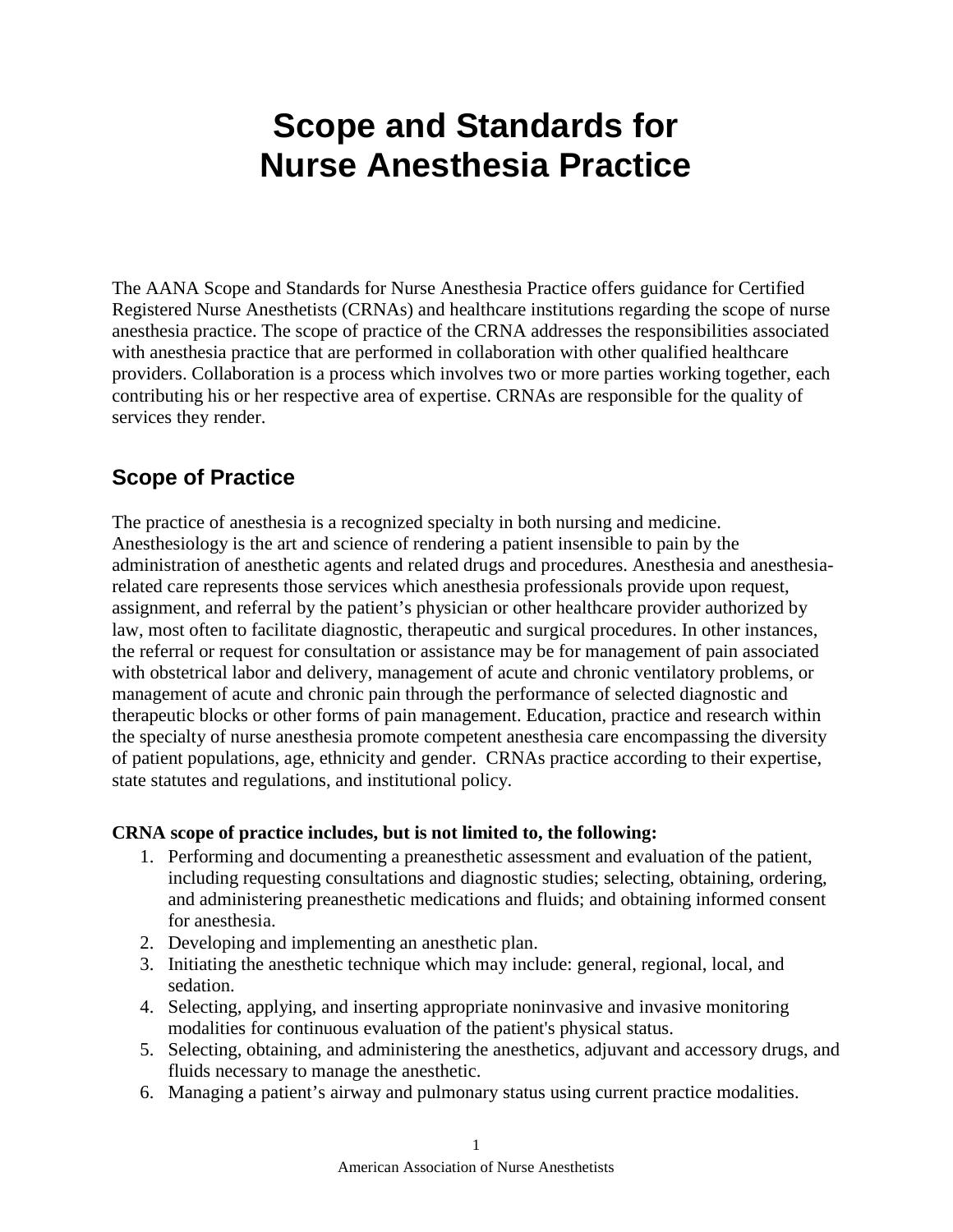- 7. Facilitating emergence and recovery from anesthesia by selecting, obtaining, ordering and administering medications, fluids, and ventilatory support.
- 8. Discharging the patient from a postanesthesia care area and providing postanesthesia follow-up evaluation and care.
- 9. Implementing acute and chronic pain management modalities.
- 10. Responding to emergency situations by providing airway management, administration of emergency fluids and drugs, and using basic or advanced cardiac life support techniques.

Additional nurse anesthesia responsibilities which are within the expertise of the individual CRNA include:

- 1. Administration/management: scheduling, material and supply management, development of policies and procedures, fiscal management, performance evaluations, preventative maintenance, billing, data management, and supervision of staff, students or ancillary personnel.
- 2. Quality assessment: data collection, reporting mechanism, trending, compliance, committee meetings, departmental review, problem-focused studies, problem solving, interventions, documents and process oversight.
- 3. Education: clinical and didactic teaching, BCLS/ACLS instruction, in-service commitment, EMT training, supervision of residents, and facility continuing education.
- 4. Research: conducting and participating in departmental, hospital-wide, and universitysponsored research projects.
- 5. Committee appointments: assignment to committees, committee responsibilities, and coordination of committee activities.
- 6. Interdepartmental liaison: interface with other departments such as nursing, surgery, obstetrics, postanesthesia care units (PACU), outpatient surgery, admissions, administration, laboratory, pharmacy, etc.
- 7. Clinical/administrative oversight of other departments: respiratory therapy, PACU, operating room, surgical intensive care unit (SICU), pain clinics, etc.

The functions listed above are a summary of CRNA clinical practice and are not intended to be all-inclusive. A more specific list of CRNA functions and practice parameters is detailed in the *AANA Guidelines for Core Clinical Privileges for Certified Registered Nurse Anesthetists.*

CRNAs strive for professional excellence by demonstrating competence and commitment to clinical, educational, consultative, research, and administrative practice in the specialty of anesthesia. CRNAs should serve on healthcare facility committees and actively participate in the development of departmental policies and guidelines, performance appraisals, peer reviews, and clinical and administrative conferences. In addition to these activities, CRNAs should assume a leadership role in the evaluation of the quality of anesthesia care provided throughout the facility and the community.

The scope of practice of the CRNA is also the scope of practice of nurse anesthetists who have graduated within the past 24 months from a nurse anesthesia educational program accredited by the Council on Accreditation of Nurse Anesthesia Educational Programs (COA), but have not yet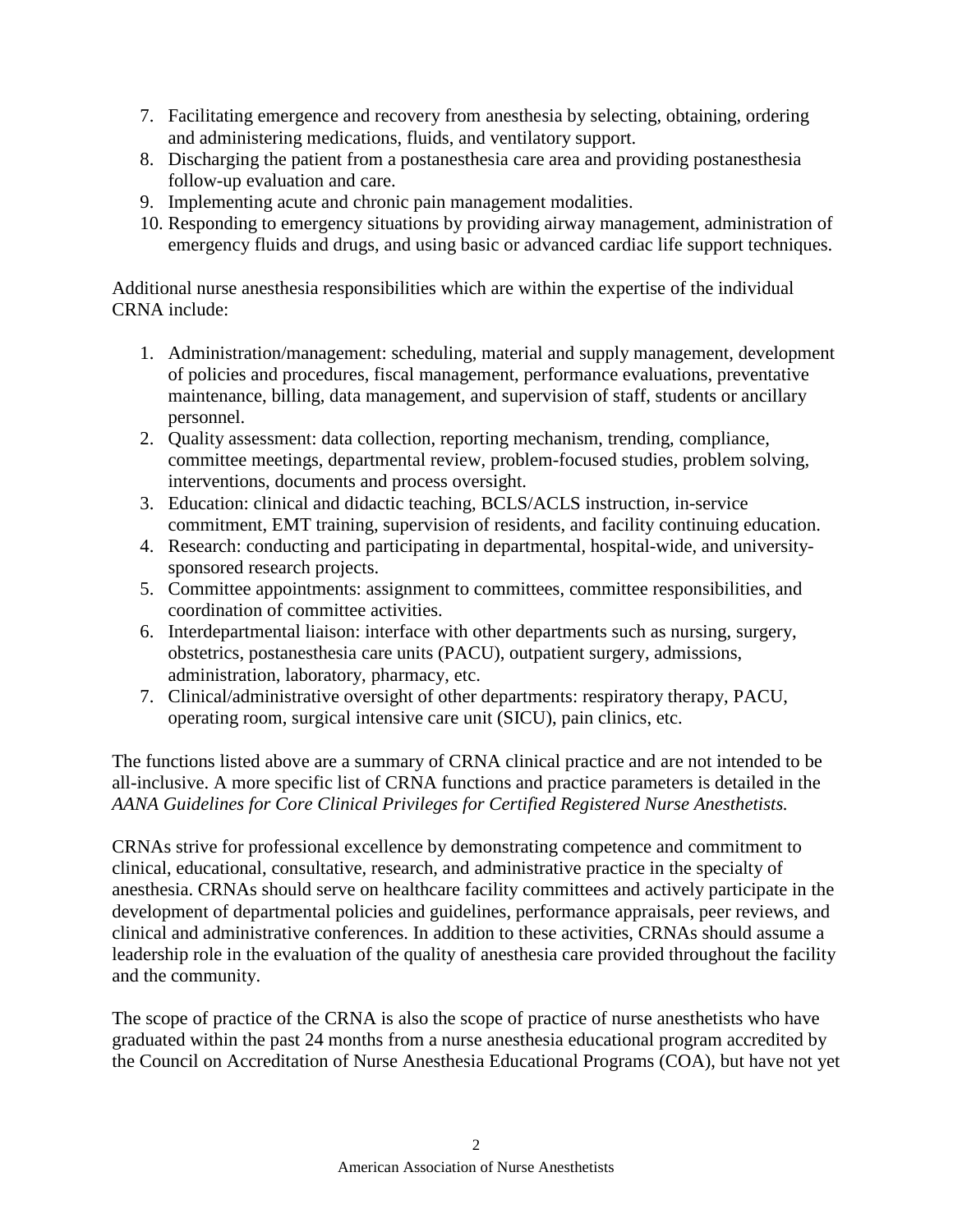passed their initial certification examination. Students enrolled in nurse anesthesia educational programs accredited by the COA practice pursuant to the council's standards and guidelines.

# **Standards for Nurse Anesthesia Practice**

These standards are intended to:

- 1. Assist the profession in evaluating the quality of care provided by its practitioners.
- 2. Provide a common base for practitioners to use in their development of a quality practice.
- 3. Assist the public in understanding what to expect from the practitioner.
- 4. Support and preserve the basic rights of the patient.

These standards apply to all anesthetizing locations. While the standards are intended to encourage high quality patient care, they cannot assure specific outcomes.

# **Standard I**

# *Perform a thorough and complete preanesthesia assessment.*

## *Interpretation*

The responsibility for the care of the patient begins with the preanesthetic assessment. Except in emergency situations, the CRNA has an obligation to complete a thorough evaluation and determine that relevant tests have been obtained and reviewed.

# **Standard II**

# *Obtain informed consent for the planned anesthetic intervention from the patient or legal guardian.*

## *Interpretation*

The CRNA shall obtain or verify that an informed consent has been obtained by a qualified provider. Discuss anesthetic options and risks with the patient and/or legal guardian in language the patient and/or legal guardian can understand. Document in the patient's medical record that informed consent was obtained.

# **Standard III**

## *Formulate a patient-specific plan for anesthesia care.*

## *Interpretation*

The plan of care developed by the CRNA is based upon comprehensive patient assessment, problem analysis, anticipated surgical or therapeutic procedure, patient and surgeon preferences, and current anesthesia principles.

# **Standard IV**

# *Implement and adjust the anesthesia care plan based on the patient's physiological response.*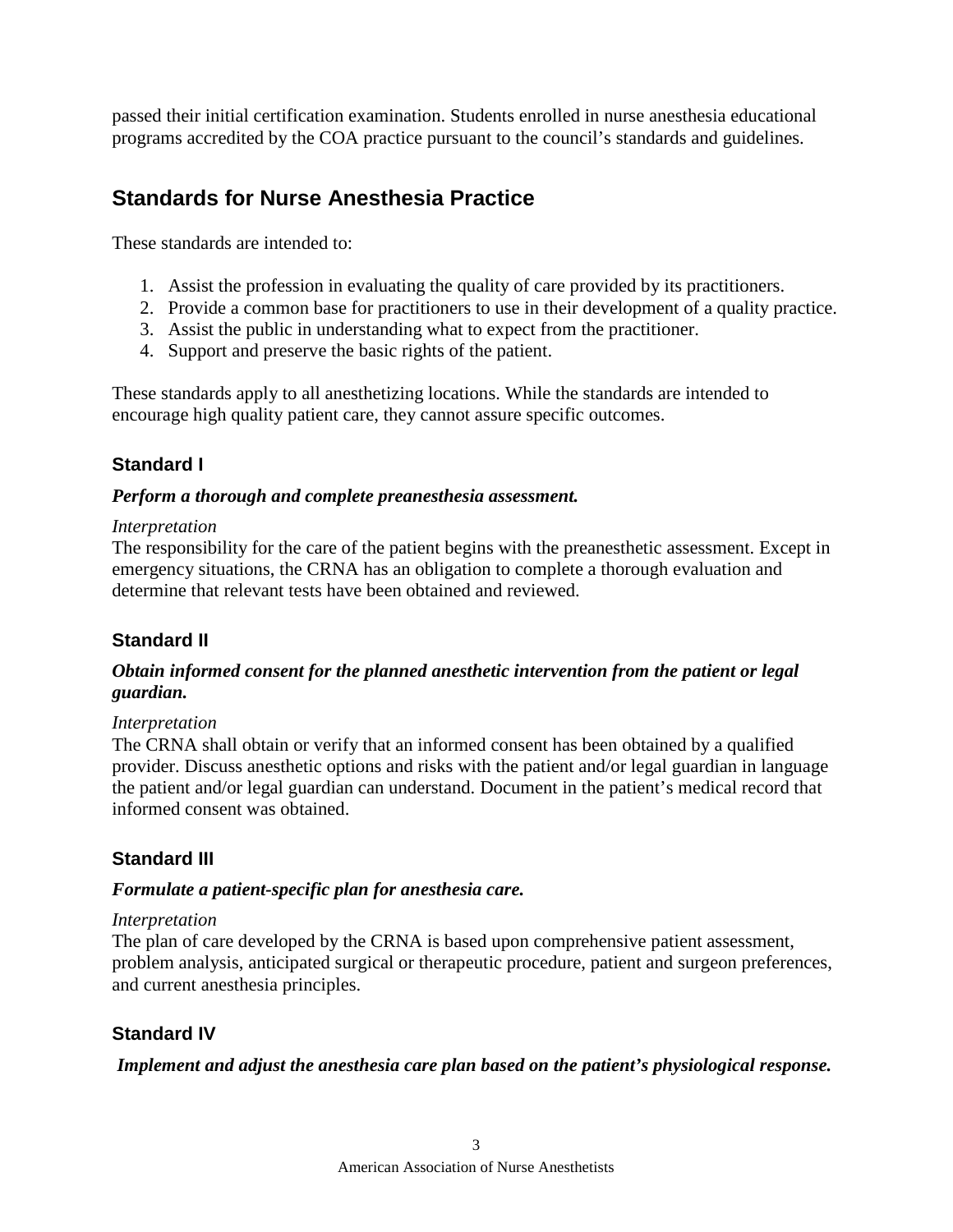# *Interpretation*

The CRNA shall induce and maintain anesthesia at required levels. The CRNA shall continuously assess the patient's response to the anesthetic and/or surgical intervention and intervene as required to maintain the patient in a satisfactory physiologic condition.

# **Standard V**

# *Monitor the patient's physiologic condition as appropriate for the type of anesthesia and specific patient needs.*

- a. **Monitor ventilation continuously**. Verify intubation of the trachea by auscultation, chest excursion, and confirmation of carbon dioxide in the expired gas. Continuously monitor end-tidal carbon dioxide during controlled or assisted ventilation, including any anesthesia or sedation technique requiring artificial airway support. Use spirometry and ventilatory pressure monitors as indicated.
- b. **Monitor oxygenation continuously** by clinical observation, pulse oximetry and, if indicated, arterial blood gas analysis.
- c. **Monitor cardiovascular status continuously** via electrocardiogram and heart sounds. Record blood pressure and heart rate at least every five minutes.
- d. **Monitor body temperature continuously** on all pediatric patients receiving general anesthesia and, when indicated, on all other patients.
- e. **Monitor neuromuscular function and status** when neuromuscular blocking agents are administered.
- f. **Monitor and assess patient positioning** and protective measures, except for those aspects that are performed exclusively by one or more other providers.

## *Interpretation*

Continuous clinical observation and vigilance are the basis of safe anesthesia care. The standard applies to all patients receiving anesthesia care and may be exceeded at any time at the discretion of the CRNA. Unless otherwise stipulated in the standards, a means to monitor and evaluate the patient's status shall be immediately available for all patients. When any physiological monitoring device is utilized, variable pitch and low threshold alarms should be turned on and audible in most circumstances. The omission of any monitoring standards shall be documented and the reason stated on the patient's anesthesia record. As new patient safety technologies evolve, integration into the current anesthesia practice shall be considered. The CRNA shall be in constant attendance of the patient until the responsibility for care has been accepted by another qualified healthcare provider.

# **Standard Vl**

# *There shall be complete, accurate, and timely documentation of pertinent information on the patient's medical record.*

## *Interpretation*

Document all anesthetic interventions and patient responses. Accurate documentation facilitates comprehensive patient care, provides information for retrospective review and research data, and establishes a medical-legal record.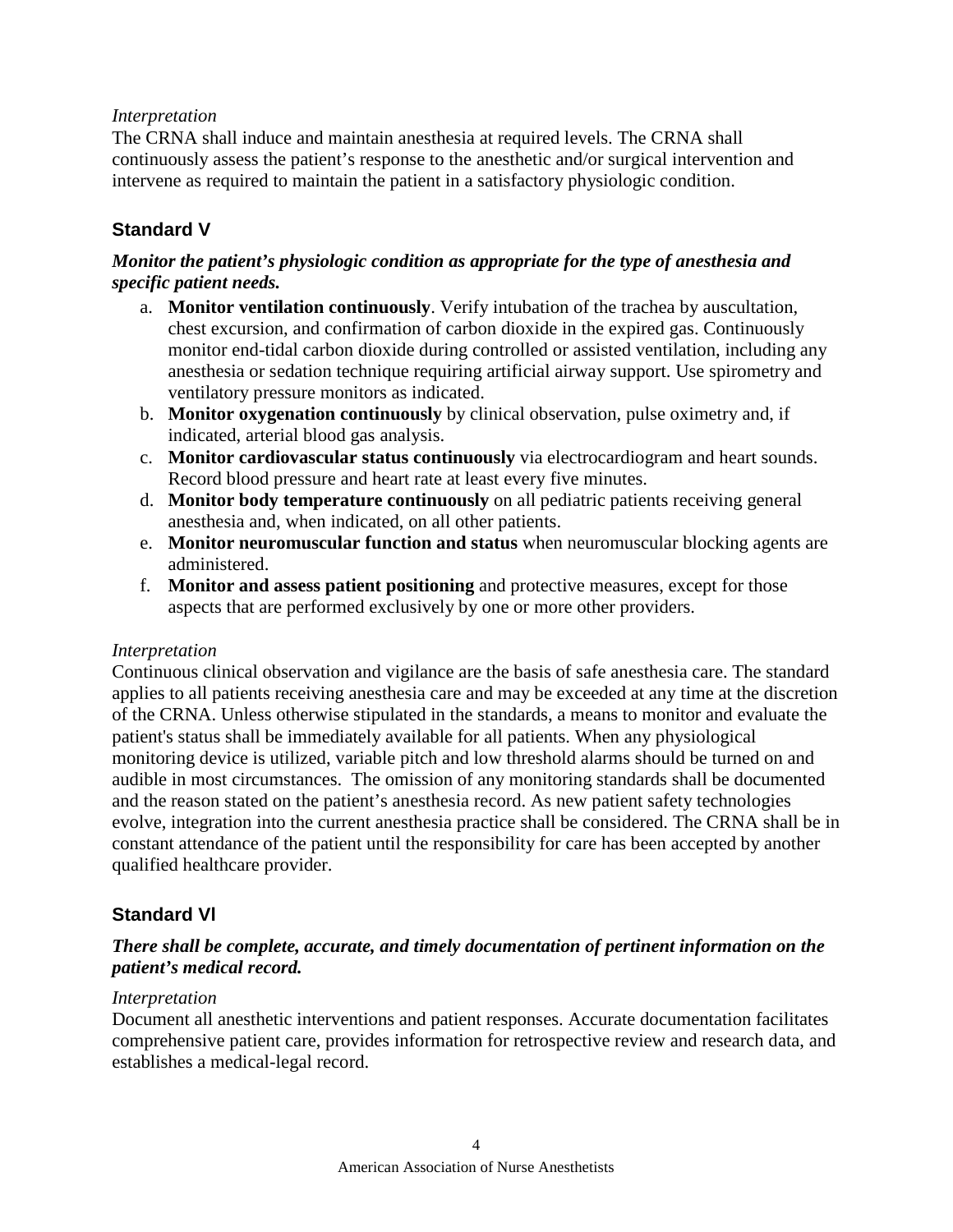# **Standard Vll**

# *Transfer the responsibility for care of the patient to other qualified providers in a manner that assures continuity of care and patient safety.*

## *Interpretation*

The CRNA shall assess the patient's status and determine when it is safe to transfer the responsibility of care to other qualified providers. The CRNA shall accurately report the patient's condition and all essential information to the provider who is assuming responsibility for the patient.

# **Standard Vlll**

# *Adhere to appropriate safety precautions as established within the institution to minimize the risks of fire, explosion, electrical shock and equipment malfunction. Document on the patient's medical record that the anesthesia machine and equipment were checked.*

## *Interpretation*

Prior to use, the CRNA shall inspect the anesthesia machine and monitors according to established guidelines. The CRNA shall check the readiness, availability, cleanliness, and working condition of all equipment to be used in the administration of the anesthesia care. When the patient is ventilated by an automatic mechanical ventilator, monitor the integrity of the breathing system with a device capable of detecting a disconnection by emitting an audible alarm. Monitor oxygen concentration continuously with an oxygen analyzer with a low concentration audible alarm turned on and in use.

# **Standard IX**

# *Precautions shall be taken to minimize the risk of infection to the patient, the CRNA, and other healthcare providers.*

## *Interpretation*

Written policies and procedures in infection control shall be developed for personnel and equipment.

# **Standard X**

# *Anesthesia care shall be assessed to assure its quality and contribution to positive patient outcomes.*

## *Interpretation*

The CRNA shall participate in the ongoing review and evaluation of the quality and appropriateness of anesthesia care. Evaluation shall be performed based upon appropriate outcome criteria and reviewed on an ongoing basis. The CRNA shall participate in a continual process of self evaluation and strive to incorporate new techniques and knowledge into practice.

# **Standard Xl**

## *The CRNA shall respect and maintain the basic rights of patients.*